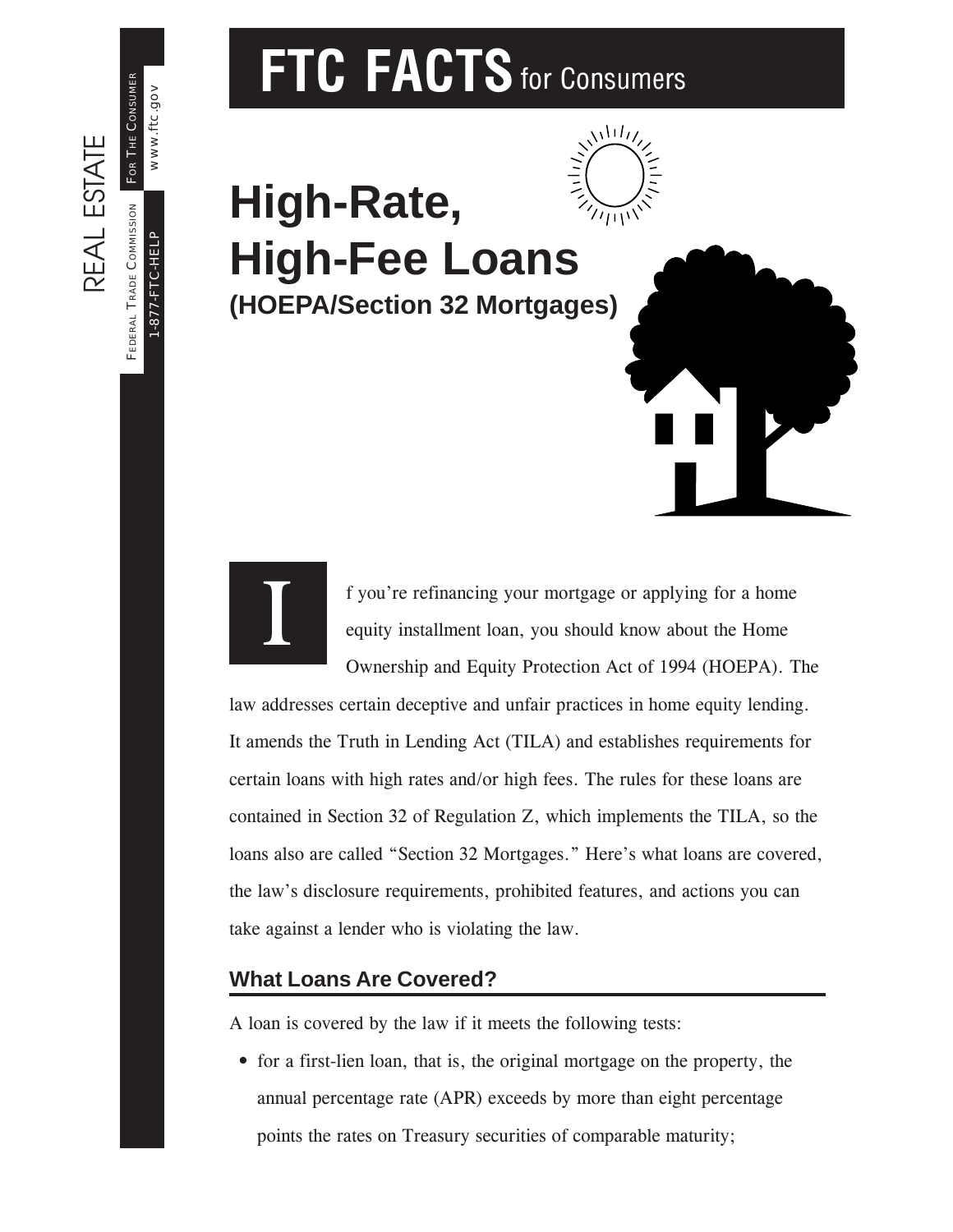### Facts for Consumers

- for a second-lien loan, that is, a second mortgage, the APR exceeds by more than 10 percentage points the rates in Treasury securities of comparable maturity; or
- the total fees and points payable by the consumer at or before closing exceed the larger of \$528 or eight percent of the total loan amount. (The \$528 figure is for 2006. This amount is adjusted annually by the Federal Reserve Board, based on changes in the Consumer Price Index.) Credit insurance premiums for insurance written in connection with the credit transaction are counted as fees.

The rules primarily affect refinancing and home equity installment loans that also meet the definition of a high-rate or high-fee loan. The rules do not cover loans to buy or build your home, reverse mortgages or home equity lines of credit (similar to revolving credit accounts).

#### **What Disclosures Are Required?**

If your loan meets the above tests, you must receive several disclosures at least three business days before the loan is finalized:

- The lender must give you a written notice stating that the loan need not be completed, even though you've signed the loan application and received the required disclosures. You have three business days to decide whether to sign the loan agreement after you receive the special Section 32 disclosures.
- The notice must warn you that, because the lender will have a mortgage on your home, you could lose the residence and any money put into it, if you fail to make payments.

• The lender must disclose the APR, the regular payment amount (including any balloon payment where the law permits balloon payments, discussed below), and the loan amount (plus where the amount borrowed includes credit insurance premiums, that fact must be stated). For variable rate loans, the lender must disclose that the rate and monthly payment may increase and state the amount of the maximum monthly payment.

These disclosures are in addition to the other TILA disclosures that you must receive no later than the closing of the loan.

#### **What Practices Are Prohibited?**

The following features are banned from highrate, high-fee loans:

- All balloon payments where the regular payments do not fully pay off the principal balance and a lump sum payment of more than twice the amount of the regular payments is required — for loans with less than five-year terms. There is an exception for bridge loans of less than one year used by consumers to buy or build a home: In that situation, balloon payments are not prohibited.
- Negative amortization, which involves smaller monthly payments that do not fully pay off the loan and that cause an increase in your total principal debt.
- Default interest rates higher than predefault rates.
- Rebates of interest upon default calculated by any method less favorable than the actuarial method.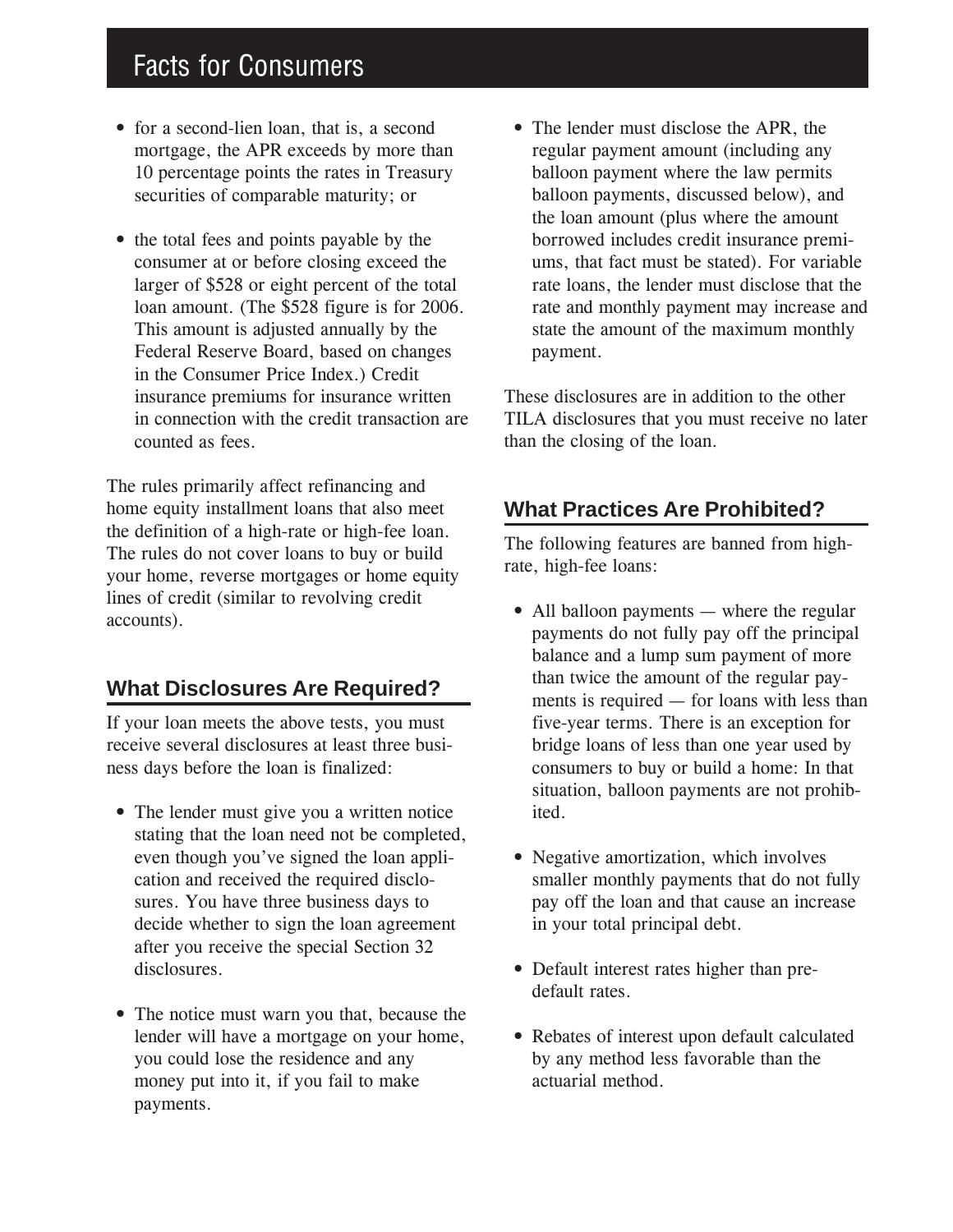- A repayment schedule that consolidates more than two periodic payments that are to be paid in advance from the proceeds of the loan.
- Most prepayment penalties, including refunds of unearned interest calculated by any method less favorable than the actuarial method. The exception is if:
	- the lender verifies that your total monthly debt (including the mortgage) is 50 percent or less of your monthly gross income;
	- you get the money to prepay the loan from a source other than the lender or an affiliate lender; and
	- the lender exercises the penalty clause during the first five years following execution of the mortgage.
- A due-on-demand clause. The exceptions are if:
	- there is fraud or material misrepresentation by the consumer in connection with the loan;
	- the consumer fails to meet the repayment terms of the agreement; or
	- there is any action by the consumer that adversely affects the creditor's security.

Creditors also may not:

- make loans based on the collateral value of your property without regard to your ability to repay the loan. In addition, proceeds for home improvement loans must be disbursed either directly to you, jointly to you and the home improvement contractor or, in some instances, to the escrow agent.
- refinance a HOEPA loan into another HOEPA loan within the first 12 months of origination, unless the new loan is in the

borrower's best interest. The prohibition also applies to assignees holding or servicing the loan.

• wrongfully document a closed-end, highcost loan as an open-end loan. For example, a high-cost mortgage may not be structured as a home equity line of credit if there is no reasonable expectation that repeat transactions will occur.

#### **How Are Compliance Violations Handled?**

You may have the right to sue a lender for violations of these new requirements. In a successful suit, you may be able to recover statutory and actual damages, court costs and attorney's fees. In addition, a violation of the high-rate, high-fee requirements of the TILA may enable you to rescind (or cancel) the loan for up to three years.

#### **Where to Go for More Information.**

The FTC works for the consumer to prevent fraudulent, deceptive, and unfair business practices in the marketplace and to provide information to help consumers spot, stop, and avoid them. To file a complaint or to get free information on consumer issues, visit www.ftc.gov or call toll-free, 1-877-FTC-HELP (1-877-382-4357); TTY: 1-866-653- 4261. The FTC enters Internet, telemarketing, identity theft, and other fraud-related complaints into Consumer Sentinel, a secure, online database available to hundreds of civil and criminal law enforcement agencies in the U.S. and abroad.